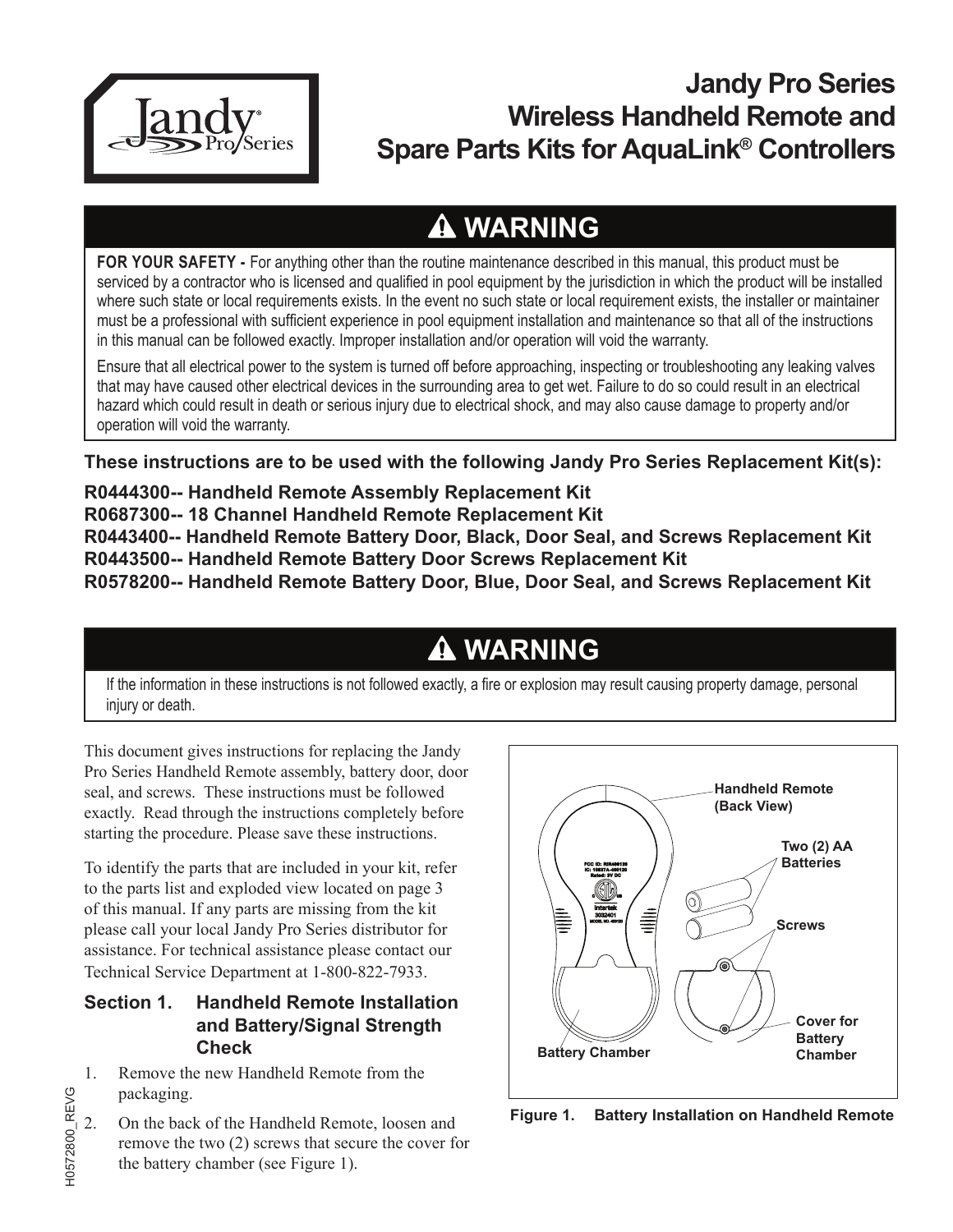- 3. Install the two (2) AA batteries that are included with the handheld remote. Ensure that the batteries are installed properly.
- 4. Re-install the cover for the battery chamber and secure with the two (2) screws removed in Step 2.
- 5. Press and then release the power button. The start-up screen will turn on.
- 6. On the left hand corner of the display screen, check the status of the Battery icon  $\Box$ . If the batteries have full or sufficient charge, the icon will appear on the display screen as If the batteries need to be replaced, the icon will consistently blink and appear as  $\Box$ .
- 7. The Signal Strength icon  $\mathbb{T}\mathbf{I}$ , located on the left corner of the display screen, indicates the signal strength available from the Transceiver J-box to the Handheld Remote. Signal strength is affected as the Handheld Remote is moved farther away from the Transceiver J-Box. Also, obstructions, such as walls, can lower the signal strength if located between the Handheld Remote and the Transceiver J-Box.

#### **Section 2. Replace Battery Door, Door Seal, and Screws**

- 1. On the back of the Handheld Remote, loosen and remove the existing two (2) screws that secure the door for the battery chamber (see Figure 1).
- 2. Remove the existing battery door.
- **NOTE** The door seal is installed in the battery door. If the door seal is not on the battery door, check the handheld remote. The door seal may have adhered to the handheld remote.
- 3. Remove the new battery door from the packaging.
- **NOTE** The new door seal is seated in the the groove of the battery door. Make sure the new door seal is secure in the groove.
- 4. Remove the two (2) new screws from the packaging.
- 5. Using the new screws, secure the new battery door to the handheld remote.
- 6. Follow *Section 1, Steps 5 through 7*, to test the handheld remote battery status and signal strength.

### **Section 3. Changing the Frequency Channel**

If your Handheld Remote system is turning items on or off at undesignated times, another remote control system may be in close proximity using the same or similar frequency channel. To prevent these unwanted operations, the channel for your remote control system can be changed. The Handheld Remote and the transceiver J-box must be set to the same RF channel.

- **NOTE** Channel 5 is the default channel for all manufactured units. When selecting a new channel, avoid using Channel 5.
- 1. At the transceiver J-box, remove the cover to expose the PCB (see Figure 2).
- 2. On the Handheld Remote, press and hold both the UP and DOWN arrows simultaneously for three (3) seconds. After 3 seconds, the CHANNEL SETUP screen appears (see Figure 3). Select a channel.



**Figure 2. Tranceiver J-box - Internal View**



**Figure 3. Handheld Remote Channel Setup and Buttons**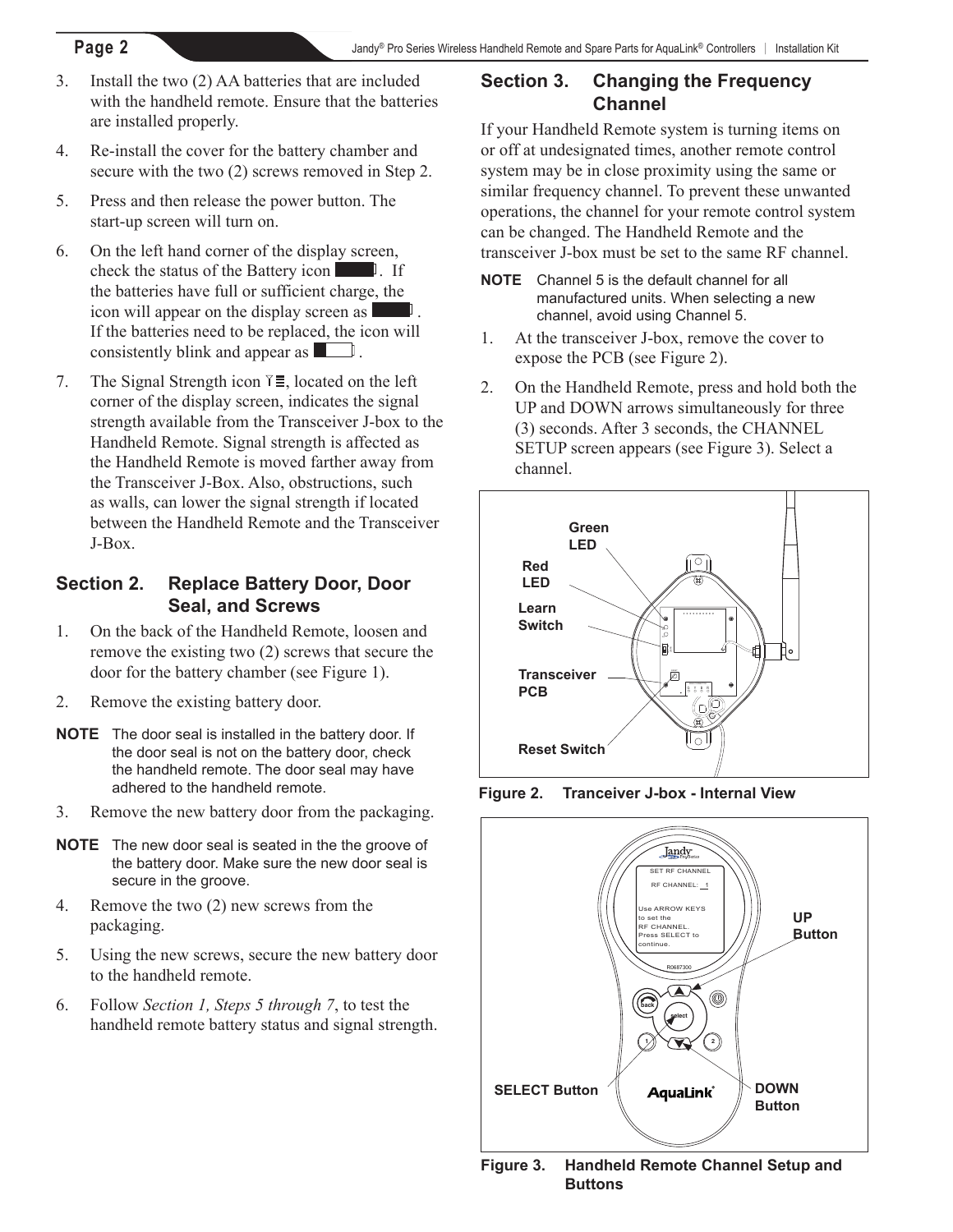$\equiv$ 

- 3. Use the UP and DOWN buttons to highlight the desired RF channel. Then press SELECT.
- 4. When "Set" is displayed on the handheld remote's screen, slide the Learn Switch to LEARN (ON) on the J-box Transceiver PCB. See Figure 4.
- and within 10 to 15 seconds, the main menu will appear on the handheld remote's display (see **On the** and press the Reset Switch. The Red and Green LEDs on the J-box will blink simultaneously 5. The display will show the RF channel on J-box has been set. At the J-box, set the Learn Switch to OFF Figure 4).
- 6. Replace the transceiver J-box cover.



**Figure 4. Tranceiver J-box PCB Learn Switch**

#### **Section 4. Replacement Kit Parts List**

| Key<br>No. | <b>Description</b>                         | Qtv.        | Order<br>Part No. |
|------------|--------------------------------------------|-------------|-------------------|
| 1          | Handheld Remote Assembly                   | 1           | R0444300          |
| 1          | 18 ChannelHandheld<br>Remote Assembly      | 1           | R0687300          |
| 2          | Battery Door, Black<br>Door Seal<br>Screws | 1<br>1<br>2 | R0443400          |
| 3          | <b>Battery Door Screws</b>                 | 2           | R0443500          |
| 4          | Battery Door, Blue<br>Door Seal<br>Screws  | 1<br>1<br>2 | R0578200          |



**Figure 5. Handheld Remote Exploded View**